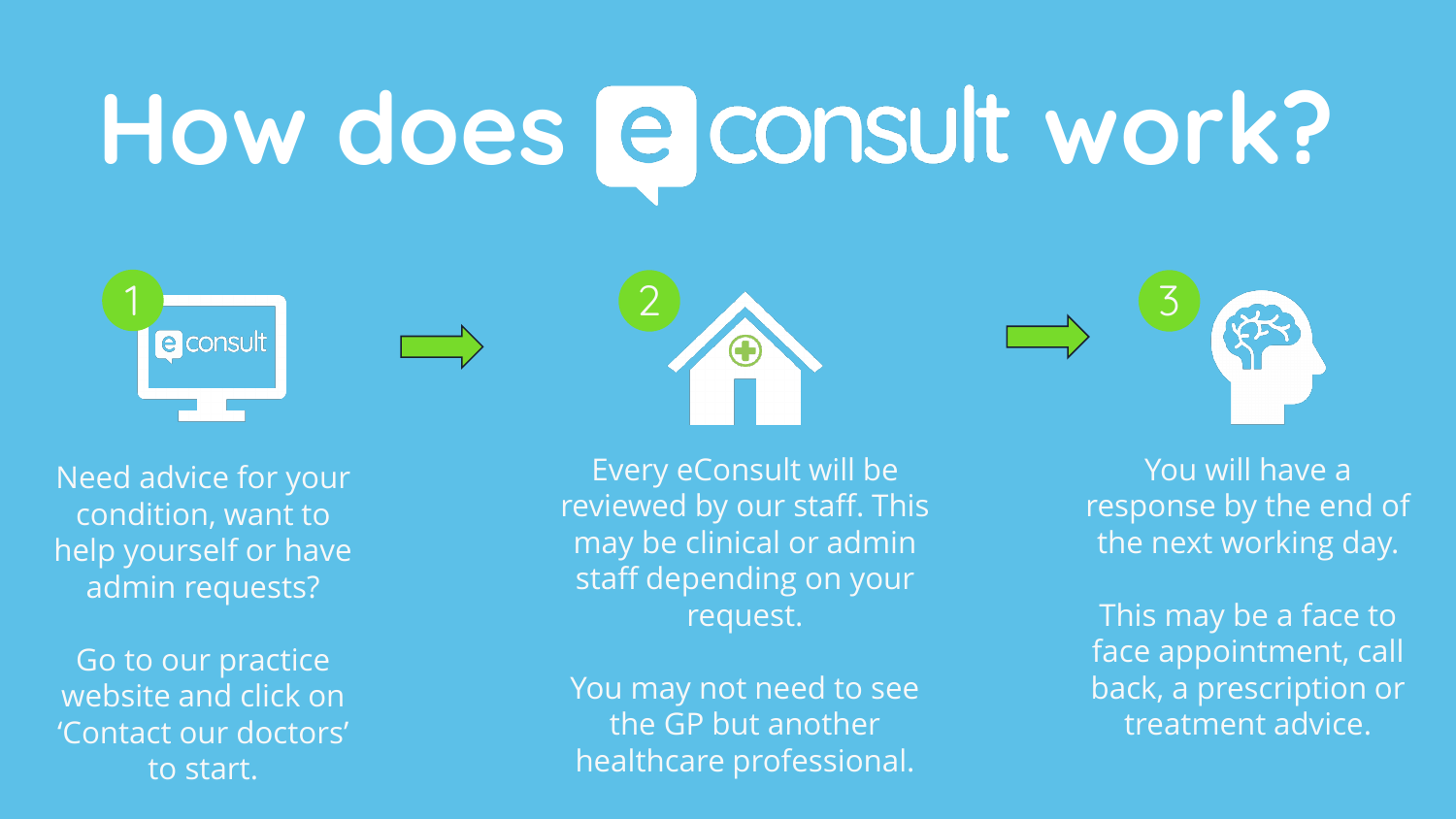

## **Need a fit note, GP letter or test result? You now need to request it via our practice website.**

We no longer accept administrative requests over the phone, but you can submit your request at any time of the day:

- 1. Visit our practice website
- 2. Click on 'Consult our doctors'
- 3. Click on 'I want administrative help'

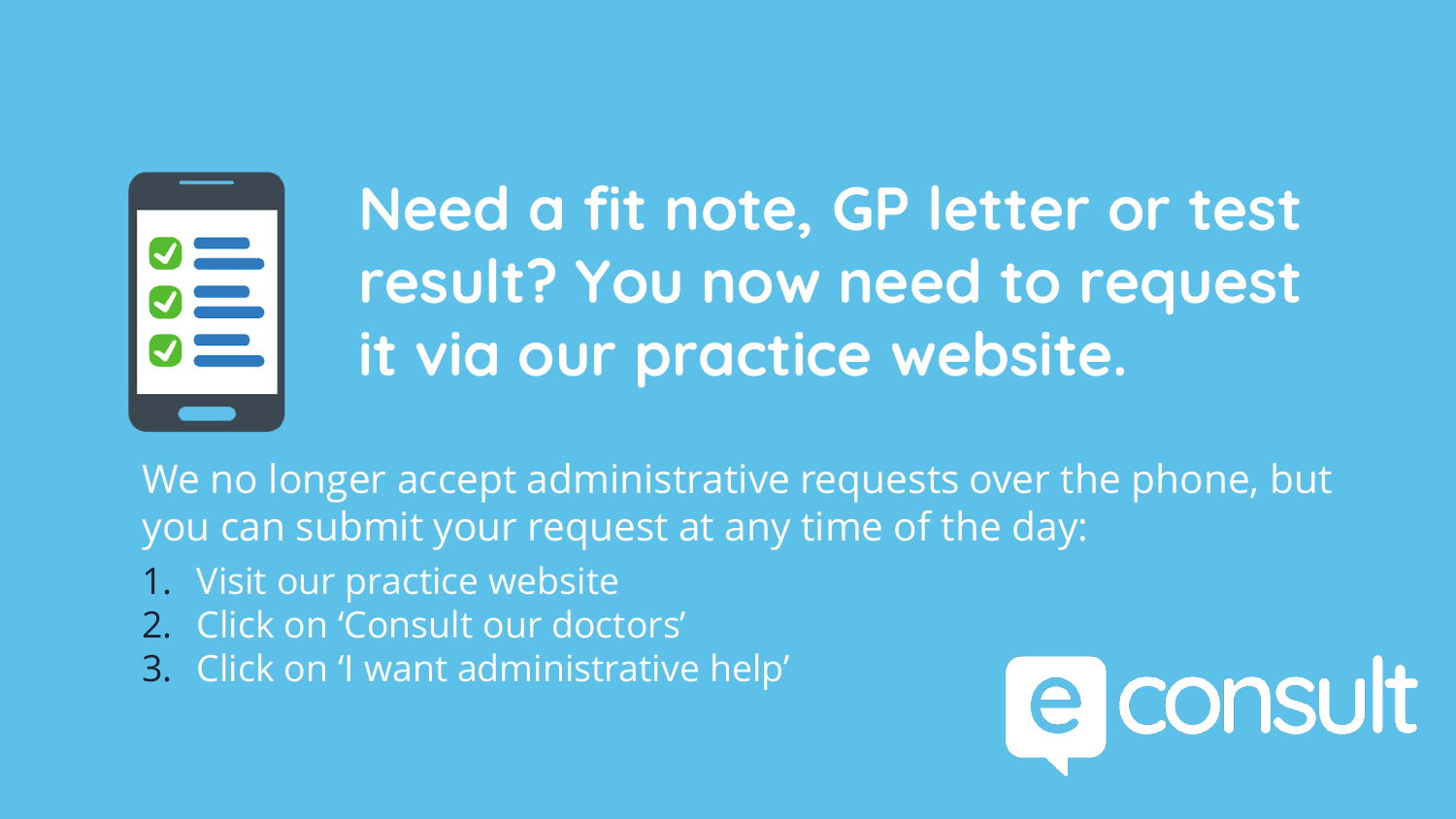

# **Escape the wait. Get advice from your GP online.**

Next time you need self-help information or advice from your GP head to our practice website.

1. Click on 'I want help for my condition' 2. Click on 'Consult my GP'

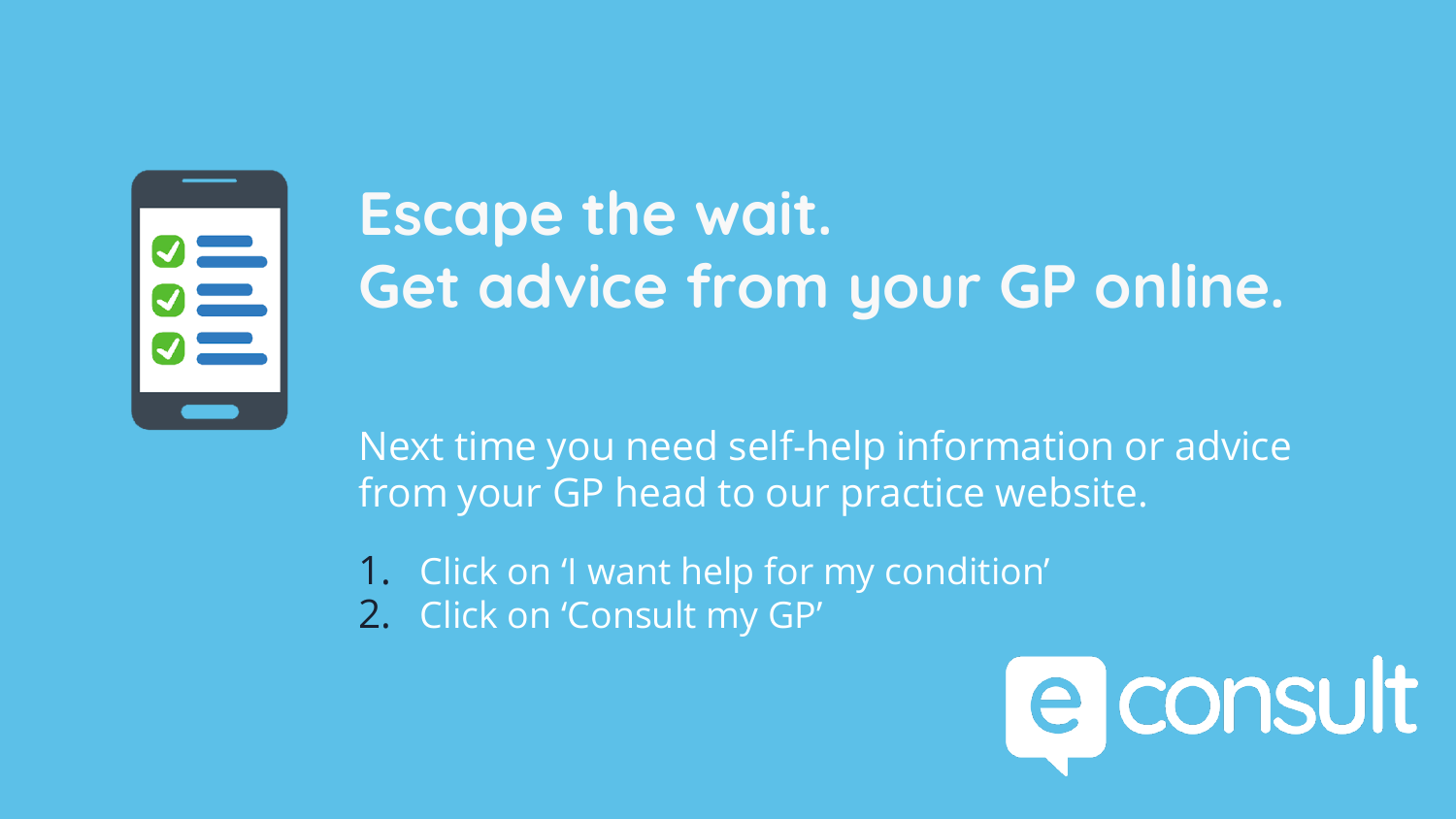

#### **No need to leave your home.**

Begin an online consultation with your GP at a time that suits you. You might not even need to visit the practice next time as not every problem requires a face to face appointment.

- 1. Visit our practice website. Click on 'Consult our doctors'
- 2. Click on 'I want help for my condition'
- 3. Click on 'Consult my GP'

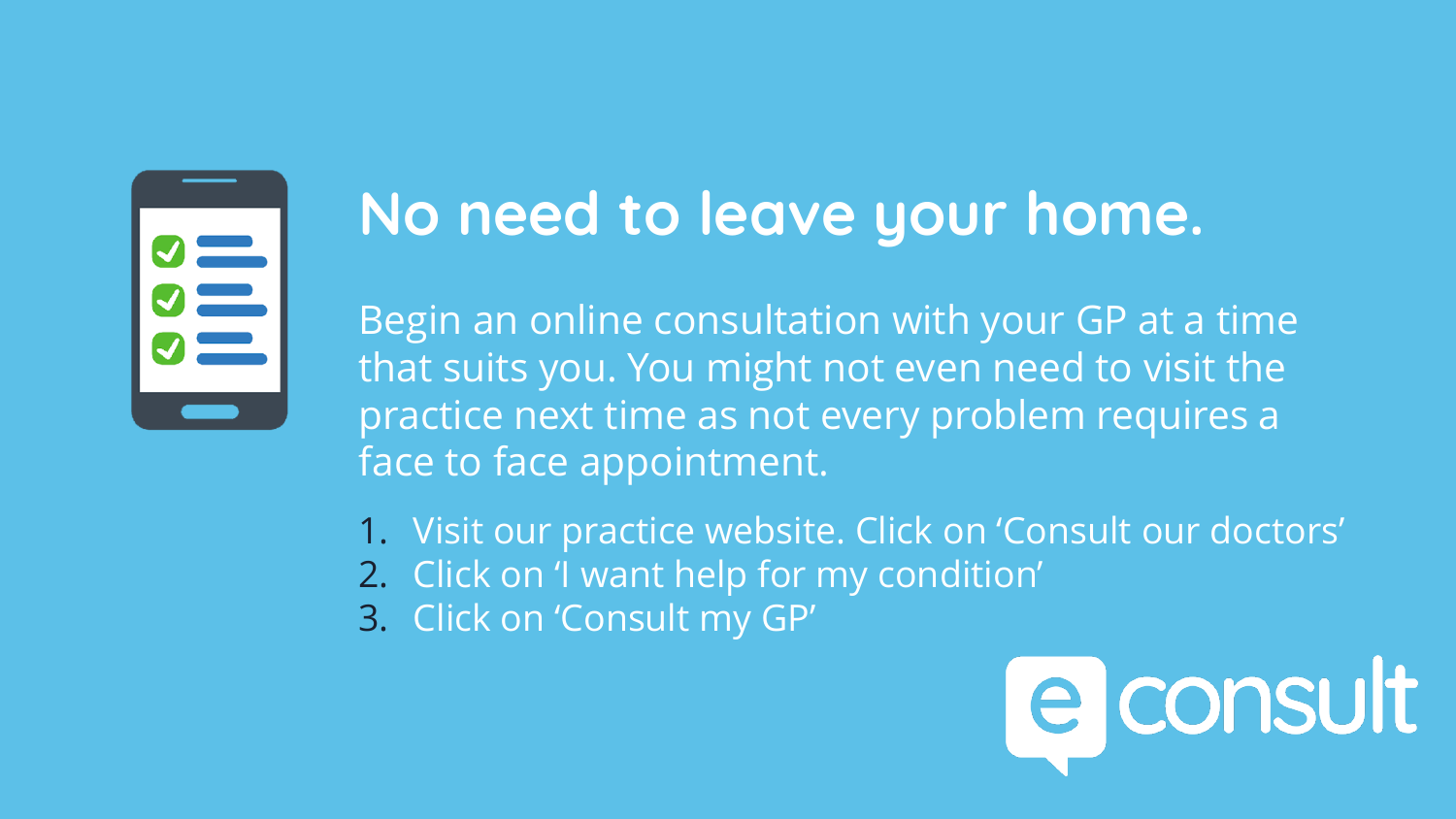

#### **Take control of your treatment**

Need trusted advice on how to look after yourself? You can use eConsult to access NHS information on hundreds of conditions and how to treat them online.

1. Visit our practice website. Click on 'Consult our doctors' 2. Click on 'I want help for my condition' and find your condition 3. Click on 'I want to help myself'

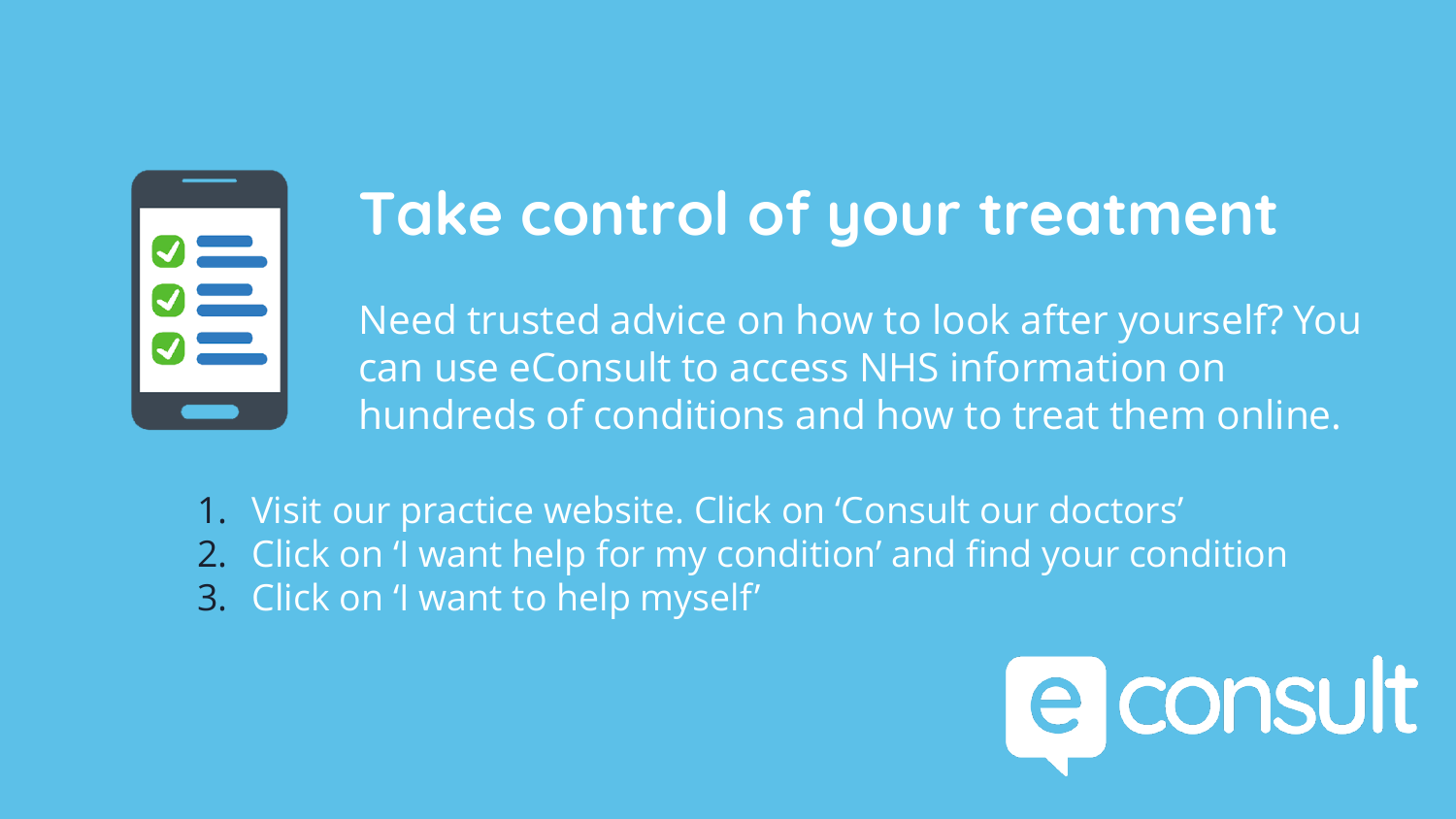SSS<br>UILS

# **GPs have on average 10 minutes for each appointment.**

By starting an online consultation at home you can let us know what you need, so that we can spend the whole appointment caring for you.

- 1. Visit our practice website. Click on 'Consult our doctors'
- 2. Click on 'I want help for my condition'
- 3. Click on 'Consult my GP'

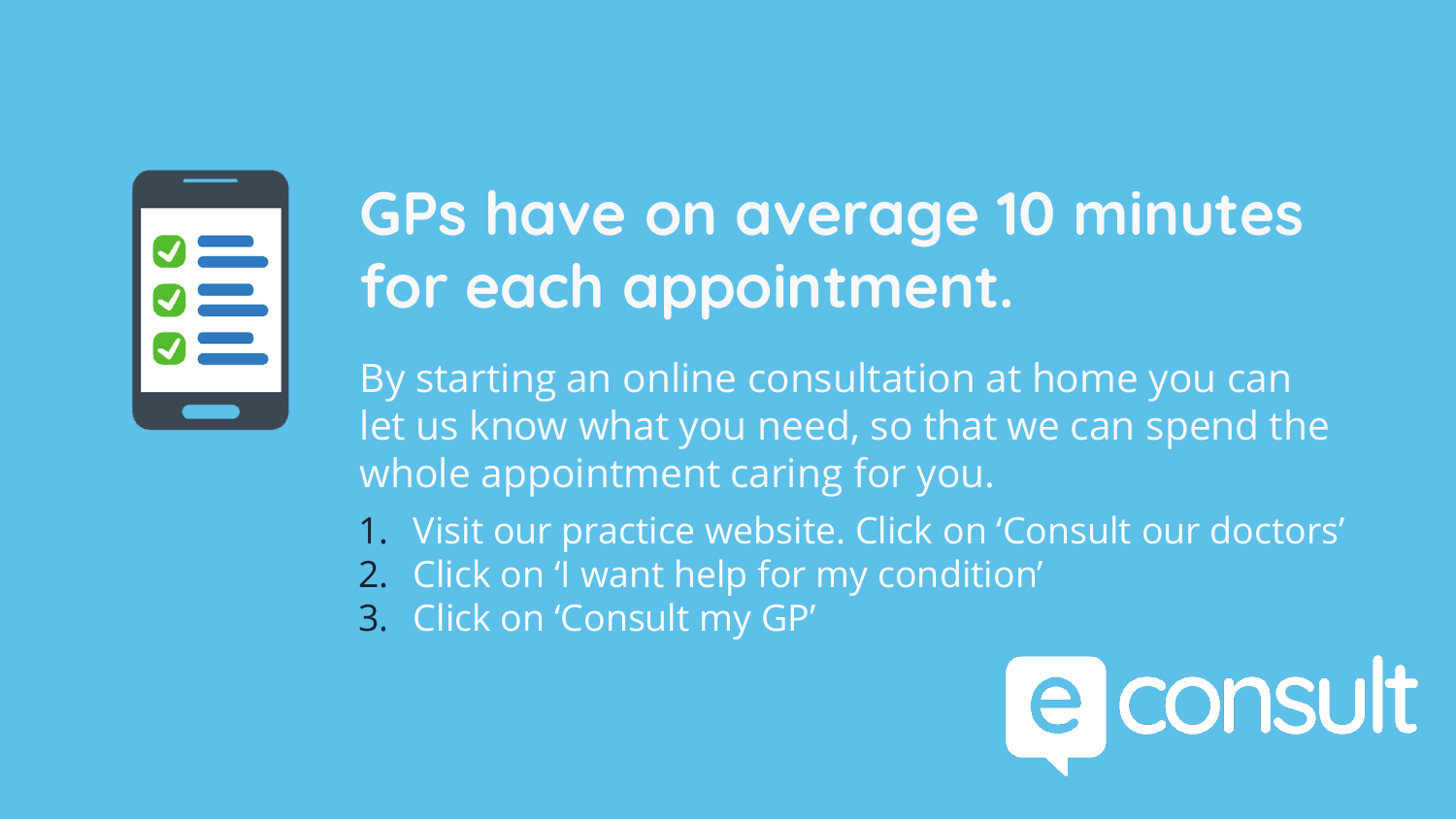

## **A GP might not be the best person to care for you.**

Each eConsult is reviewed by the practice so we can decide on the best care for you. That means your request may be dealt with by a GP, nurse practitioner, pharmacist, or our admin team.

- 1. Visit our practice website. Click on 'Consult our doctors'
- 2. Click on 'I want help for my condition'
- 3. Click on 'Consult my GP'

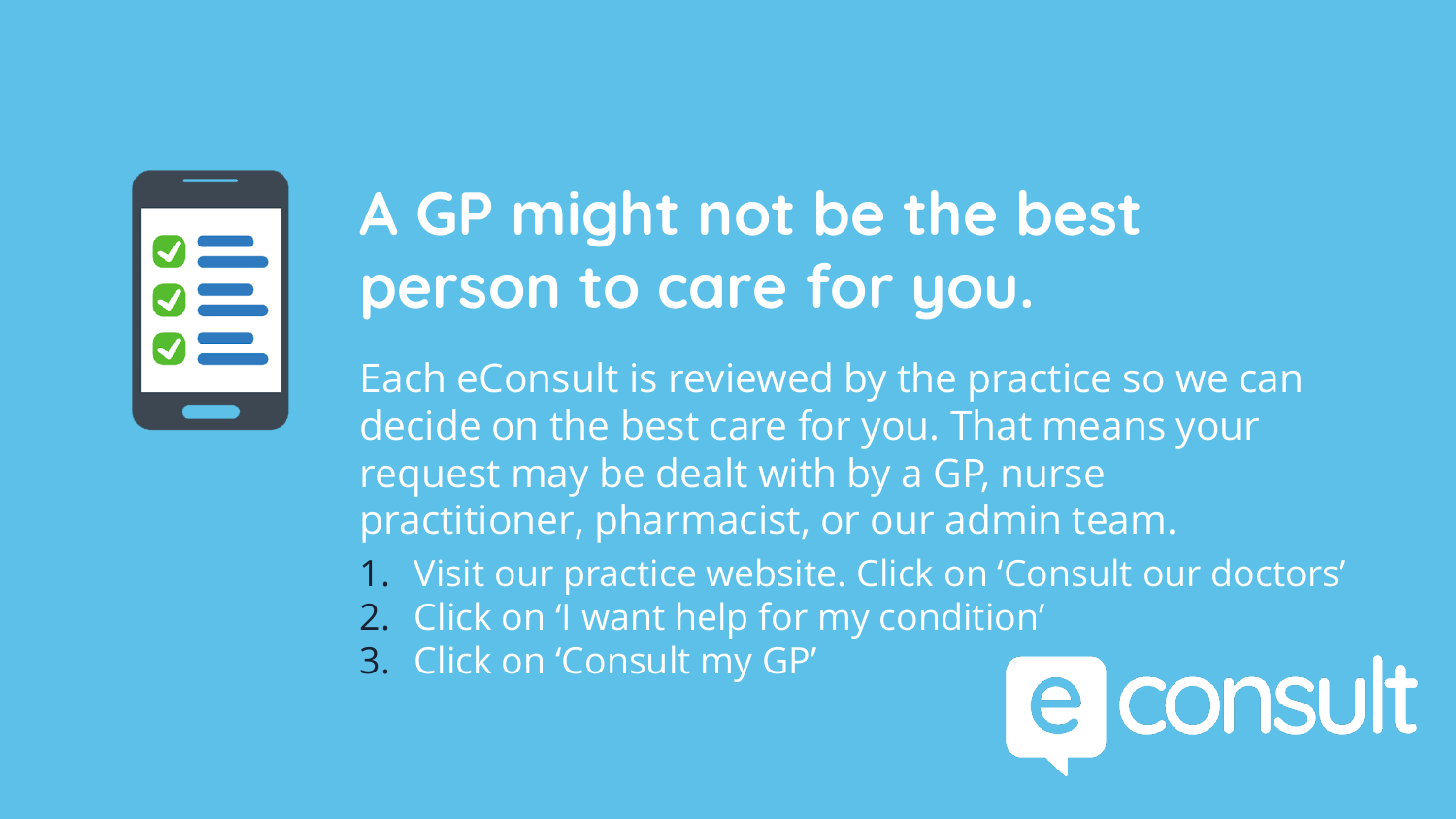

## **Save an appointment for someone who really needs it.**

If you eConsult first you may find you don't need to come into the surgery. Save yourself time and save that appointment for someone who does need it.

- 1. Visit our practice website. Click on 'Consult our doctors'
- 2. Click on 'I want help for my condition'
- 3. Click on 'Consult my GP'